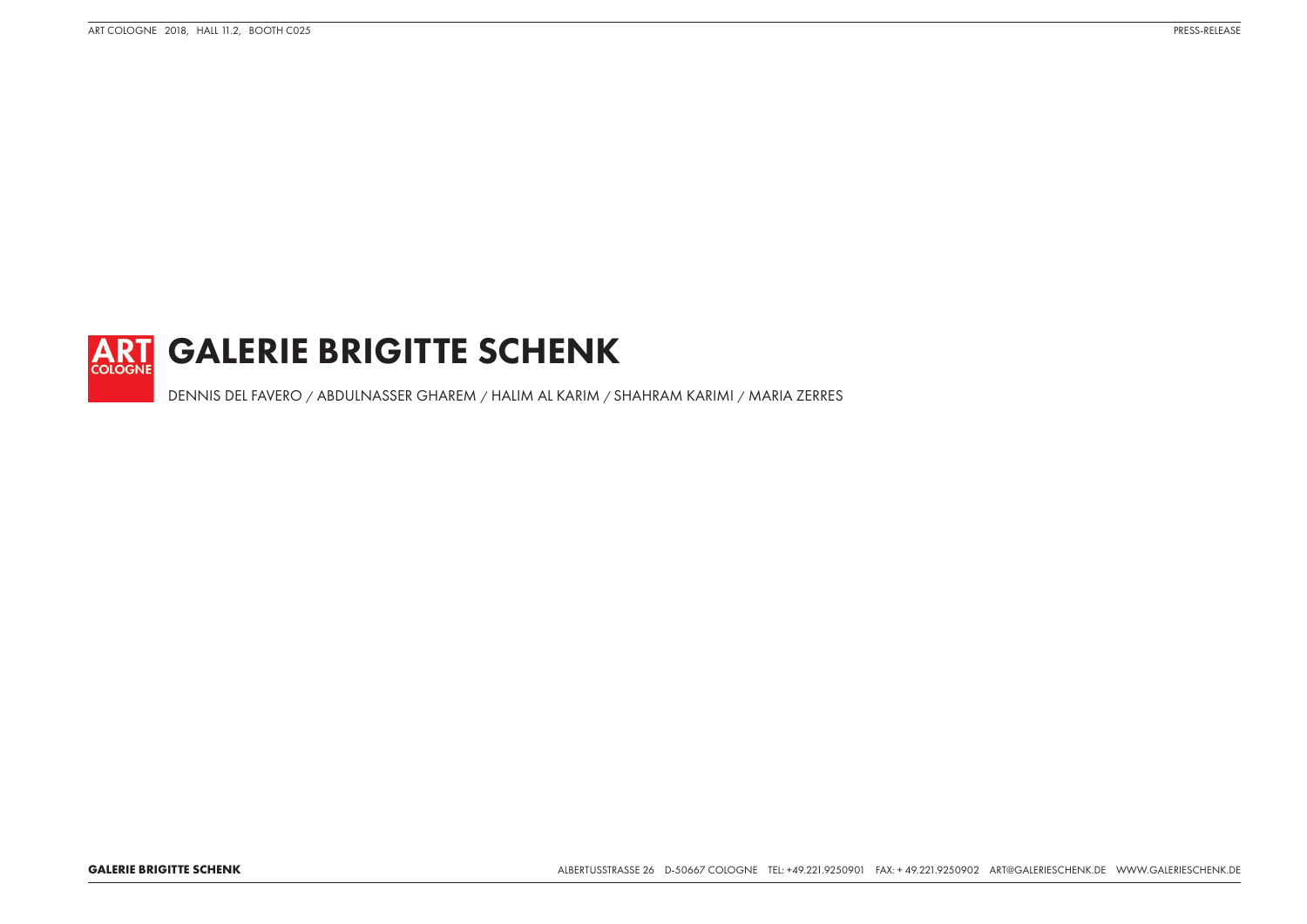### PRESS-RELEASE

Galerie Brigitte Schenk ART COLOGNE 2018 Hall 11.2 Booth C025

ART COLOGNE 2018 takes place from Thursday, 19 April to Sunday, 22 April 2018. Vernissage: 18 April, 4 - 8 pm

Opening hours: 19. April - 21. April 2018, 11 am - 7 pm 22. April 2018, 11 am - 6 pm

Since 1999, Brigitte Schenk has been one of the pioneers in the area, dealing with the cultural exchange between countries in the MENA region (Middle East, North Africa) and Europe. These include international exhibitions in the United Arab Emirates (see below) as well as artist appearances by Arab artists in their own gallery in Cologne as well as, in part, first-time participation by these countries and their artistic representatives at the Venice Biennale: Halim Al Karim for Iraq 2011, Tarek Al-Ghoussein for Kuwait 2013 and Abdullah Al Saadi for the United Arab Emirates in 2011 and 2017. The Town Twinning initiated by the Gallery in 2014 between the Emirate of Sharjah and Cologne adds weight to the quest for cultural exchange not only on an artistic but also on a political level. However, an essential part of a cultural bridge are both sides:

For example, at the the gallery's presentation at Art Cologne this year, the artists with whom the gallery has organized extensive solo exhibitions and presentations in the Middle East are on show: australian video artist Dennis del Favero will be residing at the Khalifa University in Abu Dhabi at the art fair Abu Dhabi Art, the Austrian exceptional artist Arnulf Rainer was shown with a comprehensive retrospective in the Sharjah Art Foundation 2016, the German - neoexpressionist painter Maria Zerres (in a joint exhibition with Angela Bulloch) in the Sharjah Art Museum 2016; an extensive exhibition with Heimo Zobernig (in collaboration with Galerie Nagel Draxler) and the Saudi Arabian artist Abdulnasser Gharem is scheduled for September 2018 in the Sharjah Art Museum, UAE.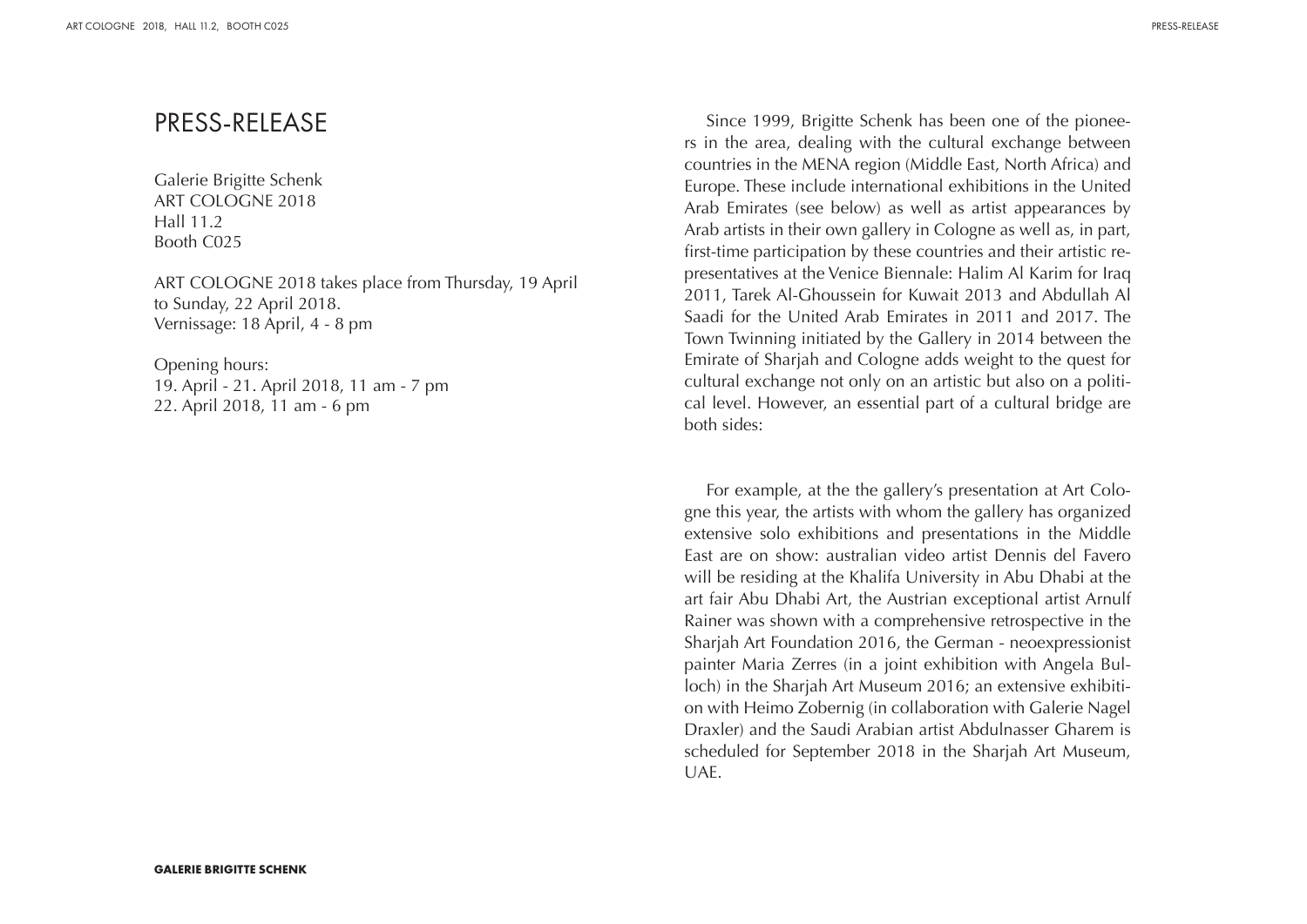# DENNIS DEL FAVERO

Dennis Del Favero, born in Sydney of Italian parents, began his video installations in the mid-1980s. During his time as a guest artist at the ZKM Center for Art and Media in Karlsruhe from 1998-2002, working with Jeffrey Shaw and Peter Weibel, he developed interactive Video Installations and CD / DVD-ROMs, such as "Cross-Currents" and "Pentimento" that examined the dynamic relationship between violence and memory, followed by "disLOCATIONS" and "unIMAGINABLE" that explored new experimental forms of algorithmic narrative.

His work has been widely exhibited in leading museums and biennials such as the Sydney Film Festival (2016), ZKM (2017, 2015, 2009, 2008, 2002), Architecture Biennale Rotterdam (2009), Biennial of Seville (2008), Sprengel Museum Hannover (2005) and in major group exhibitions at amongst others International Symposium of Electronic Media Art (2016, 2013), Shanghai Zendai Museum of Modern Art (2008) and Kunstmuseum Bonn (2005).

"Leibniz" is a 7- minute video, based on algorithmic processing of satellite still imagery captured at 30,000 kilometres above the Earth over 7 days, accelerated so that one minute equals one day in real time accompanied by a sound track of atmospheric storms.

Dennis Del Favero is Chair Professor of Digital Innovation, Director of the iCinema Centre for Interactive Cinema Research and Extended Perception Interaction Centre at the University of New South Wales, Sydney, Visiting Professorial Fellow at the ZKM in Karlsruhe, Academy of Fine Arts in Vienna and the IUAV University of Venice.



*Dennis Del Favero, Leibniz, 2017, 2D videoinstallation, 4K, single channel, 7 min Dauer , stereo, b/w, edition of 3*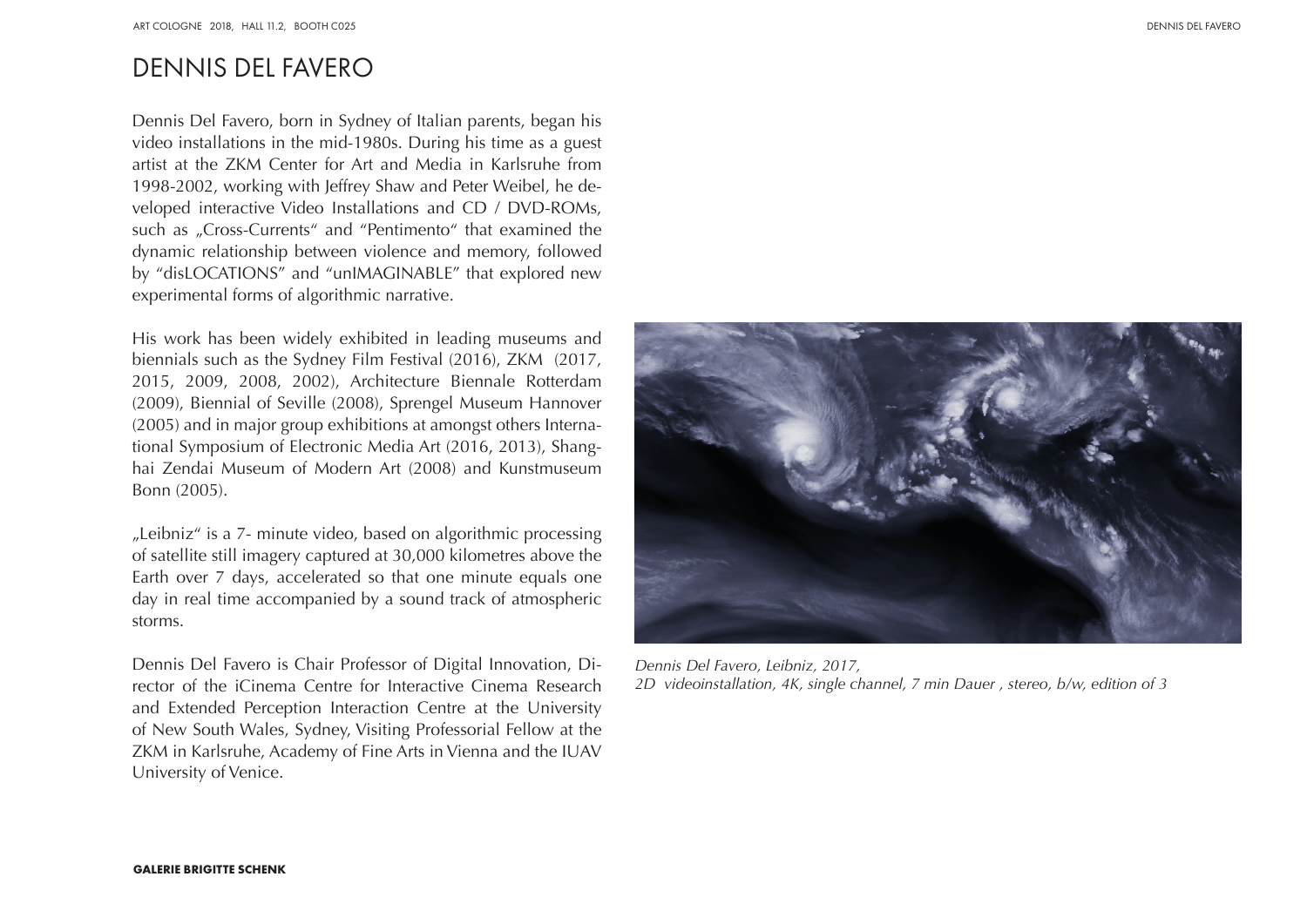## ABDULNASSER GHAREM

The Saudi Arabian artist Abdulnasser Gharem (\*1973) is known for his highly political and highly sensitive works of art, which achieve the balancing act of creating an open platform in a restrictive society; intelligently and subversively they extend the limits of the possible. In a recently published interview in the New York Times, he says: "That is your role as an artist, to bring out the option that the politician can't say and that the religious man can't say," — "You bring out the solutions that people can't say."

In 2014 Abdulnasser Gharem founded "Gharem Studio" in Ryadh – an art co-operative school of ex-soldiers and aimless young people who lack any cultural events such as theatres, concerts or exhibitions in Saudi Arabia and who are inspired by Gharem's extensive expertise to create works of art. The results of this co-operative were first exhibited at Asia House in London in 2016, curated by Venetia Porter of the British Museum. Gharem's works show very impressively, and in a very subtle way, that art in a repressive system, more than any political measure, is the more effective medium for infiltration.

At Art Cologne a print from his performance in Abha from 2007 can be seen, for which Gharem wrapped himself in a plastic bubble with a head mangrove (Conocarpus erectus) on a main street in Abha to stay there all day. He demonstrated that he was only using the oxygen produced by the tree to survive, but also drew attention to the destruction of Saudi Arabia's flora and fauna by importing this plant.



*Abdulnasser Gharem, Flora & Fauna, 2013 Coriander pigment print with silk-screen glazes on photorag paper 148 x 209 cm, Edition 8 + 1 AP* 

Abdulnasser Gharem's solo exhibition at the Los Angeles County Museum of Art (LACMA) in 2017, was much-noticed; with "Gharem Studio" he has toured through American institutions such as the Station Museum, Houston, the Minnesota Street Project, San Francisco (2016) and Asia House in London (2016). His works are represented in collections such as the Victoria and Albert Museum, London, the British Museum, London, the Saatchi Gallery, London, the Farjam Collection, Dubai, the Jameel Foundation, London, the Barjeel Art Foundation, Sharjah and the Sharjah Art Foundation Collection, Sharjah.

#### **GALERIE BRIGITTE SCHENK**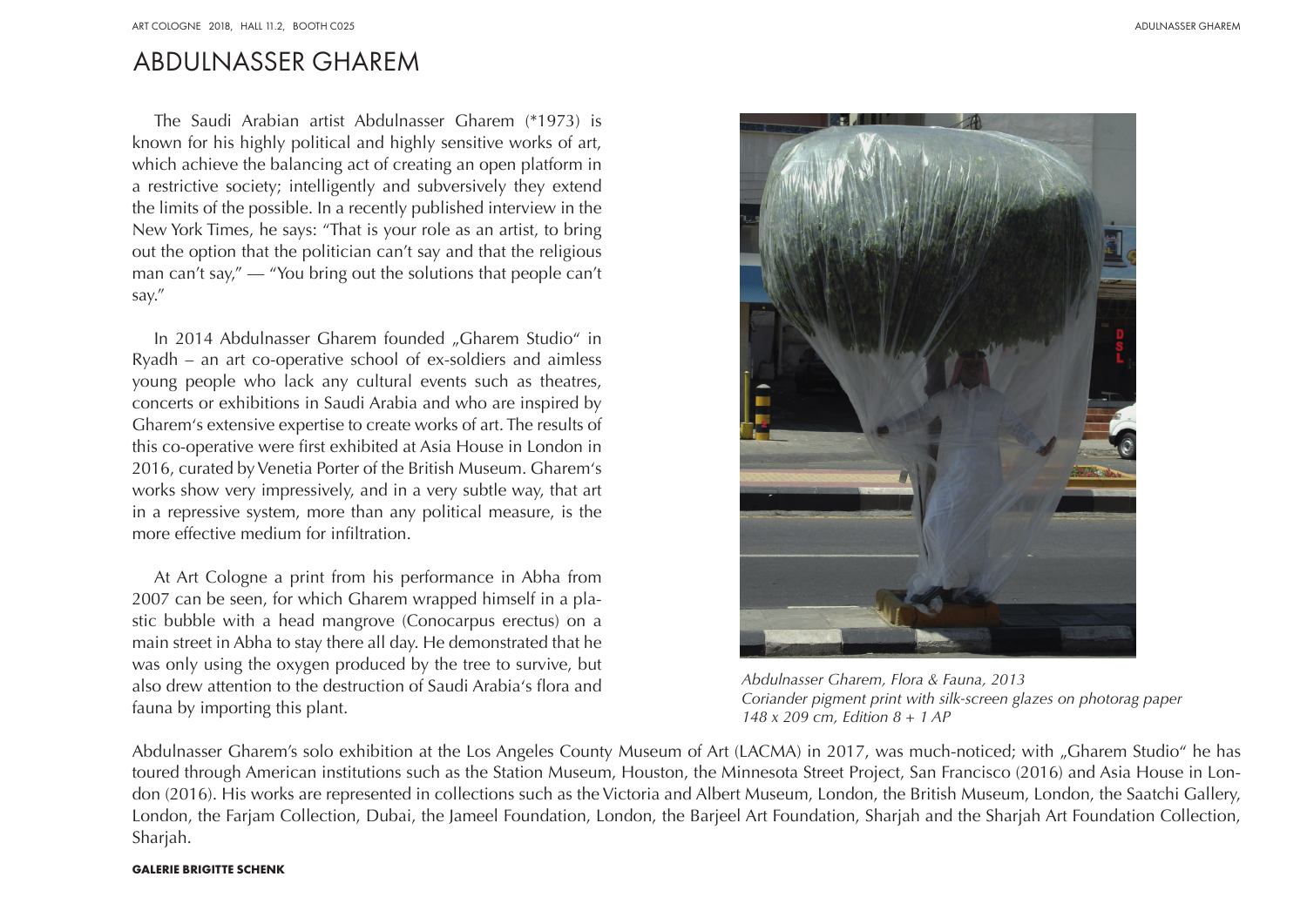# HALIM AL KARIM

In his work, "photography is used for its non-physical qualities: a medium which quite literally creates an image from light, capturing the transient and interwoven nature of time and memory." The "Coma in Paradise" and "Lost Memory" series make this very clear. "Iraqi artist Halim Al Karim (\*1963) underwent a harrowing experience during the first Gulf War. Opposing Saddam's regime and its compulsory military service he took to hiding in the desert, living for almost three years in a hole in the ground covered by a pile of rocks. He survived only through the assistance of a Bedouin woman who brought him food and water and taught him about gypsy customs and mysticism. Al Karim has since emigrated to America, however, these events have had a profound effect on his life and form the basis for his art practice." (Saatchi Gallery)

Halim Al Karim has exhibited among others at the ZKM Center for Art and Media, Karlsruhe, Paul Klee Museum, Berne, and The Boulder Museum of Contemporary Art, Boulder, Colorado. His works are located at The Saatchi Gallery, London, Victoria and Albert Museum, London, the Salaam Foundation Abu Dhabi, The Royal Association of Fine Arts, Jordan, the Arab Museum of Contemporary Art, Doha, Qatar, L'Institut du Monde Arabe (IMA), Paris, and Mori Art Museum in Tokyo. Halim Al Karim was nominated for the 2010 Jury Prize of the Sovereign Art Prize and received the Jury Prize of the Cairo Biennial. He has, among other six Iraqi artists, represented the Iraqi Pavilion at the 54th Venice Biennale (2011).



*Halim Al Karim, Coma in Paradise 2, 2013, Lambda Print, 170 X 120 cm , Edition 3+2AP,*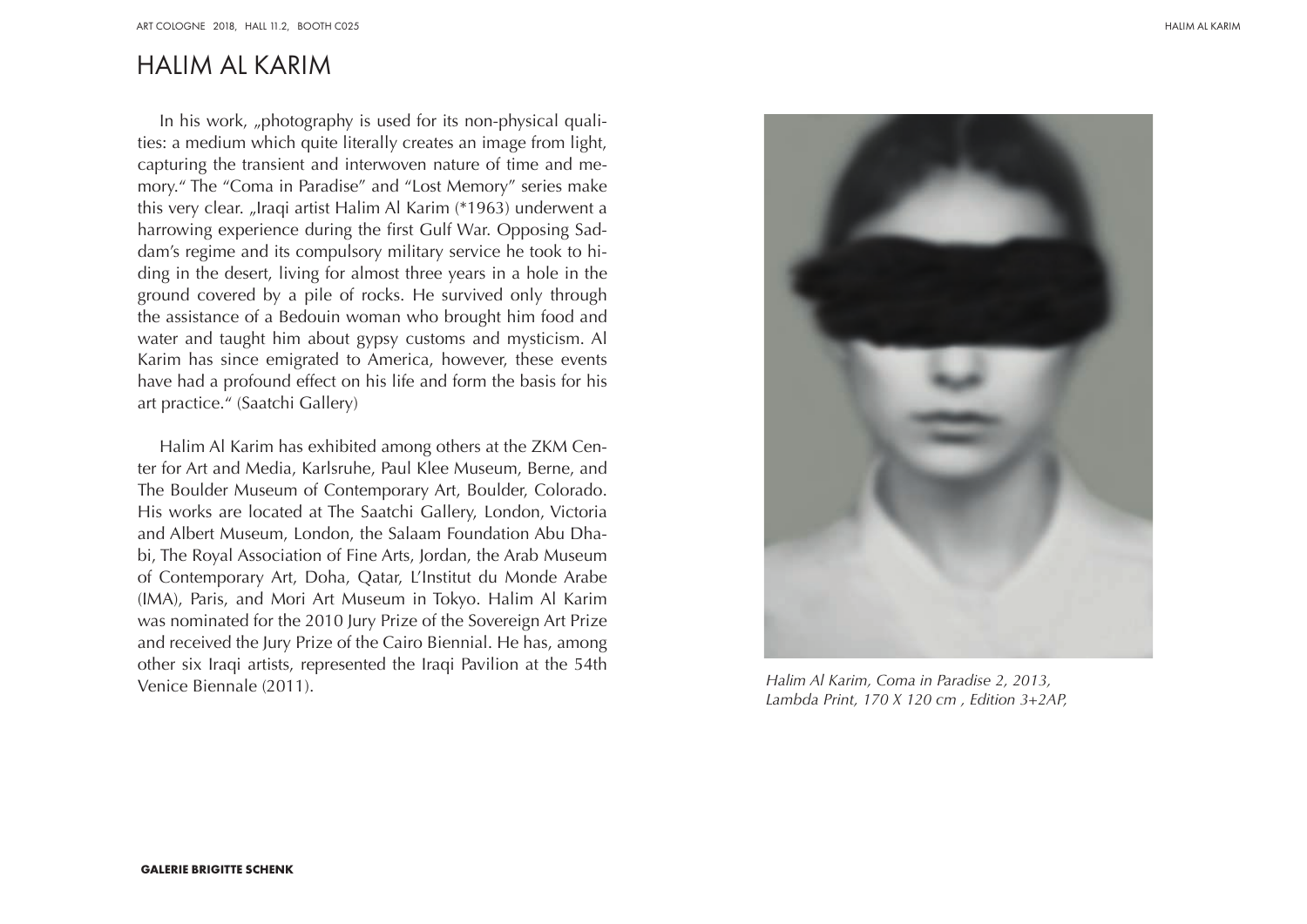## SHAHRAM KARIMI

The Iranian artist Shahram Karimi (\*1957) fled from Tehran 1987 and lives and works since then in New York and Bonn, Germany. He is a painter, filmmaker and poet. Karimi's works are characterized by a synthesis of Iranian traditional miniature painting and contemporary genre painting, defined by an intense density. The themes of escape, exile, pain but desire and dedication at the same time are subjects both in his paintings and his poetry.

"In an era when Globalism has become an integral aspect of our experiences, the Iranian born artist, Shahram Karimi, truly represents transcultural currents and realities in the context of contemporary art. His aspirations are at once rooted in his personal cultural history, such as the traditional Persian miniature paintings, and his subsequent life outside and exposure to the history of abstract, minimal and conceptual art of the west. Karimi has arrived at a unique form that combines both aspects of seemingly diverse cultures in an artistic language which transcends boundaries of such localities." Shirin Neshat.

At Art Cologne he is showing the installation "Lost Paradise 1". The rose-covered garden is illusory: a closer look reveals a cage. Its interior hides a fountain, numerous suitcases and miniatures which are covered by his moving poems. Paradise has become a cage, from which it is difficult to escape in Iran.



*Shahram Karimi, Lost in Paradise, 2018 Mixed Media, Rosenhag, Springbrunnen, Rasen, Acryl auf Leinwand, selbst-geschriebene Gedichte auf Papier Durchmesser 200 x 270 cm*

Shahram Karimi's exhibition list has included, amongst others, Mana Contemporary, New Jersey, New York (2016), Museum Siegburg (2009), Chelsea Art Museum, New York (2009), Tehran Museum of Contemporary Art, and the Istanbul Biennial (2003). His works are represented in important international collections such as the Farjam Collection, Dubai and the Thomas Walther Collection, Zürich. As a production designer he has been responsible for many films by Shirin Neshat, such as Women Without Men, which received the Golden Lion at the Venice Film Festival (2009).

#### **GALERIE BRIGITTE SCHENK**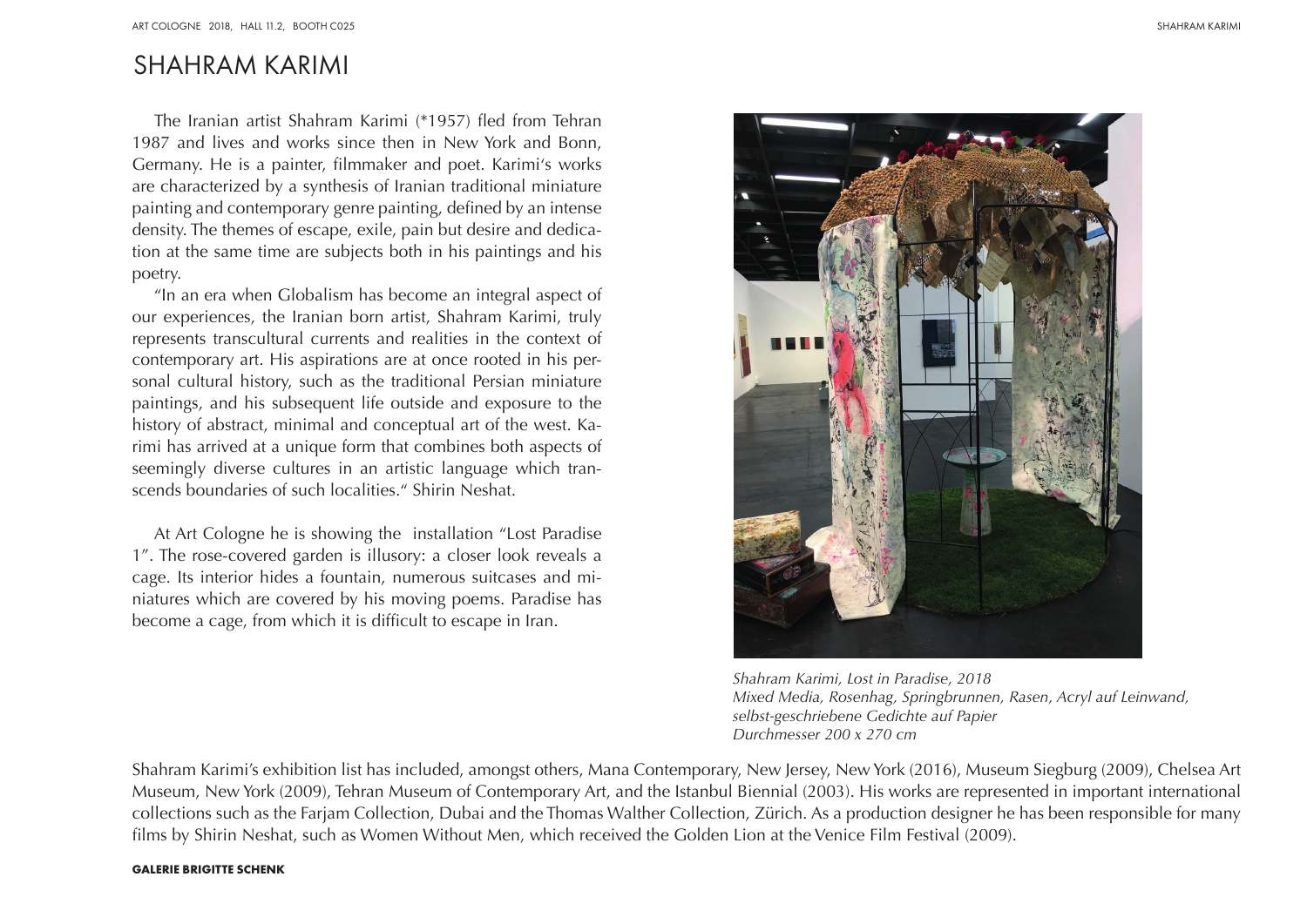## MARIA ZERRES

Maria Zerres, (\*1961) lives and works in New York and Traunreut

"In the works of Maria Zerres, the quality of the human suffuses and shapes her figuration with the same naturalness as when color, perceived as a complex quality of an image, is explored in abstract terms," Dr. Martina Hansmann, an art historian so prematurely lost, wrote in the exhibition catalogue of the Kunsthistorisches Institut in Bonn in 1992.

And twenty-five years on, Amira Gad, curator of the Serpentine Galleries in London, writes in Considering Dynamics and the Forms of Chaos, her exhibition catalogue for the show she curated for Maria Zerres and Angela Bulloch at the Sharjah Art Museum in 2016: "Starting from the idea of the legendary 'art thinker' Franz Dahlem, that Maria Zerres' painting is both abstract and figurative and not one or the other, the consistent dissolution of this difference is her program."

The works of Maria Zerres are in renowned collections, among them the collection of his Royal Highness Duke Franz of Bavaria, Munich, the Landesmuseum Darmstadt, the Martin Fervers Collection, Cologne, Heiner Friedrich, New York, Collection Fiege, Greven, Larry Gagosian, New York, Walther König, Cologne, Carmen and Imi Knoebel Collection, Düsseldorf, Yvonne Krahmer-Pandolfi Collection, Rösrath, the Rahel Lehman Collection, New York, and Philippa de Menil, New York.

*Maria Zerres, Ohne Titel, 2018, Öl auf Leinwand, 200 x 160 cm*

Maria Zerres has exhibited at the Sharjah Art Museum, Sharjah UAE (2016), during the Venice Biennale (2011), the Hessisches Landesmuseum, Darmstadt (2004), the Landesmuseum Oldenburg (1998), and Museum Ludwig, Cologne (1990). Her works can be seen permanently at the Museum für Gegenwartskunst DASMAXIMUM, Traunreut and at the Ayn Foundation, Marfa, Texas.